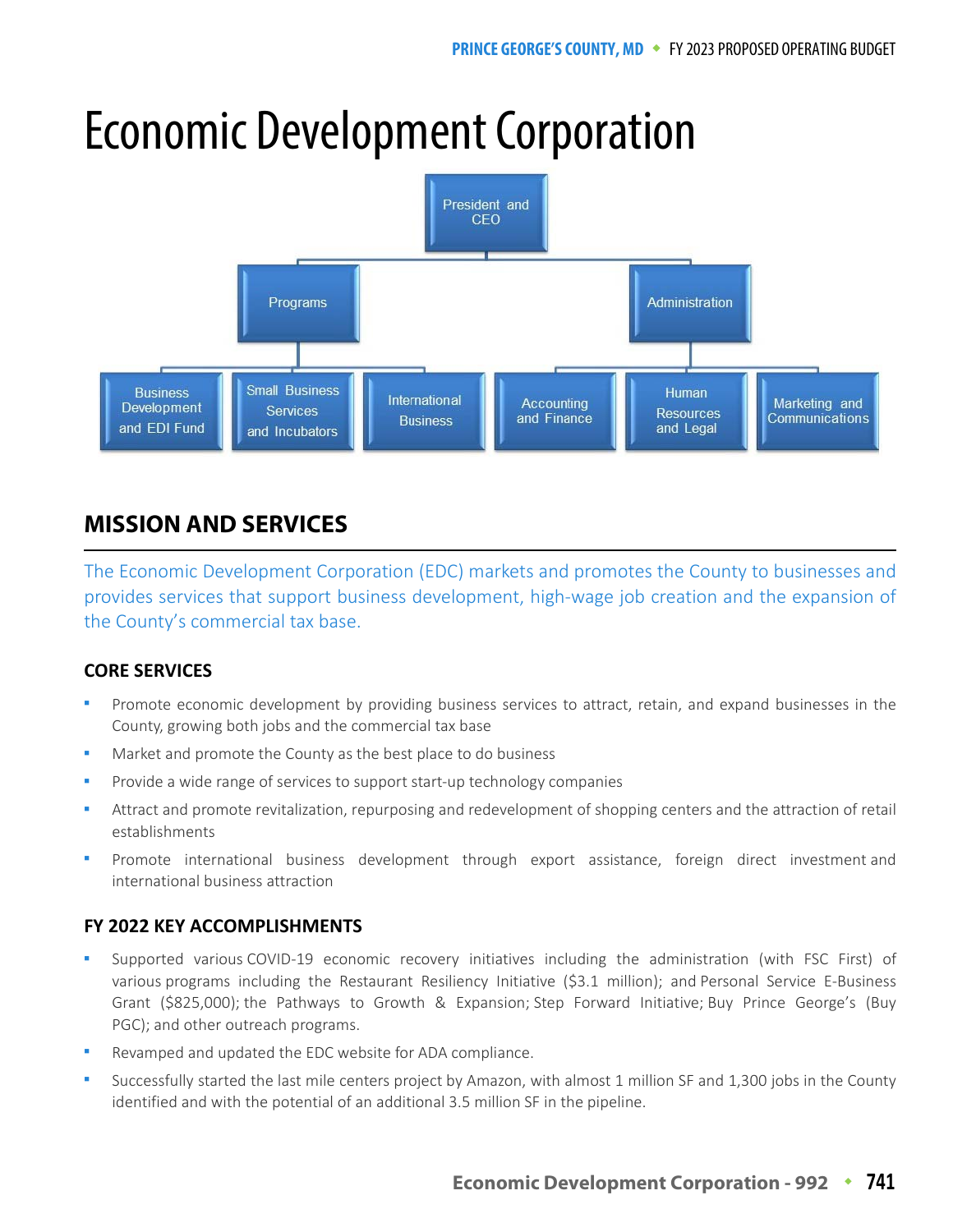- Targeted at least 18 shopping centers in the County that have been or are planned for redevelopment and improvement including Beltway Plaza, Hampton Park, Livingston Square, Landover Crossing, Riverdale Plaza, Suitland Town Center, Shoppes at Iverson, Bowie Towne Center, Marlow Heights, and Crystal Plaza, Chillum Road and Southern Market Place. Support was also provided to the six awardees of the Redevelopment Authority's Commercial Property Improvement Program.
- Partnered with the University of Maryland in building a quantum computing ecosystem around the presence of IonQ, the world's best capitalized quantum computing company. Continued to be supportive of ConnectedDMV in the pursuit of US Economic Development Administration (EDA) grants (\$60 -100 million) that would make the DC metropolitan area the quantum computing capital of the world.

#### **STRATEGIC FOCUS AND INITIATIVES FOR FY 2023**

The agency's top priorities in FY 2023 are:

- Support recovery in multiple sectors of the County's economy from COVID-19 induced stress through technical assistance programming.
- Attract at least one large-scale \$200 million capital expense data center to the County.
- Develop and expand marketing campaigns and promotional opportunities to promote Prince George's County's business climate, success stories, assets and lifestyle.
- Regain the County's status as #1 in job growth in the State of Maryland and make progress toward shifting the commercial and residential real property tax ratio.
- **•** Develop and implement key initiatives identified in the County's soon to be updated Comprehensive Economic Development Strategic Action Plan.

## **FY 2023 BUDGET SUMMARY**

The FY 2023 proposed budget for the Economic Development Corporation is \$4,388,700, an increase of \$150,000 or 3.5% over the FY 2022 approved budget. The organization's grant from the County totals \$3,889,100, an increase of \$150,000 or 3.5% over the FY 2022 County grant.

#### **Reconciliation from Prior Year**

|                                                                                                                                    | <b>Expenditures</b> |
|------------------------------------------------------------------------------------------------------------------------------------|---------------------|
| <b>FY 2022 Approved Budget</b>                                                                                                     | \$4,238,700         |
| <b>Add: Operating</b> — Funding allocated for the Buy PGC marketing campaign                                                       | \$150,000           |
| <b>Increase Cost: Compensation - Mandated Salary Requirements</b>                                                                  | 61,400              |
| <b>Increase Cost: Operating</b> — Increase in operating cost for professional fees for payroll                                     | 32,200              |
| <b>Increase Cost: Fringe Benefits</b> - Increase in fringe benefit expenses to align with projected costs                          | 22,000              |
| <b>Increase Cost: Technology Cost Allocation</b> - Increase in OIT charges based on anticipated countywide costs for<br>technology | 11,500              |
| <b>Increase Cost: Operating</b> — Increase in operating cost for staff and board expenses for memberships and dues                 | 7,200               |
| <b>Decrease Cost: Operating</b> - Decrease in facilities expenses for insurance and incubator costs                                | (21, 100)           |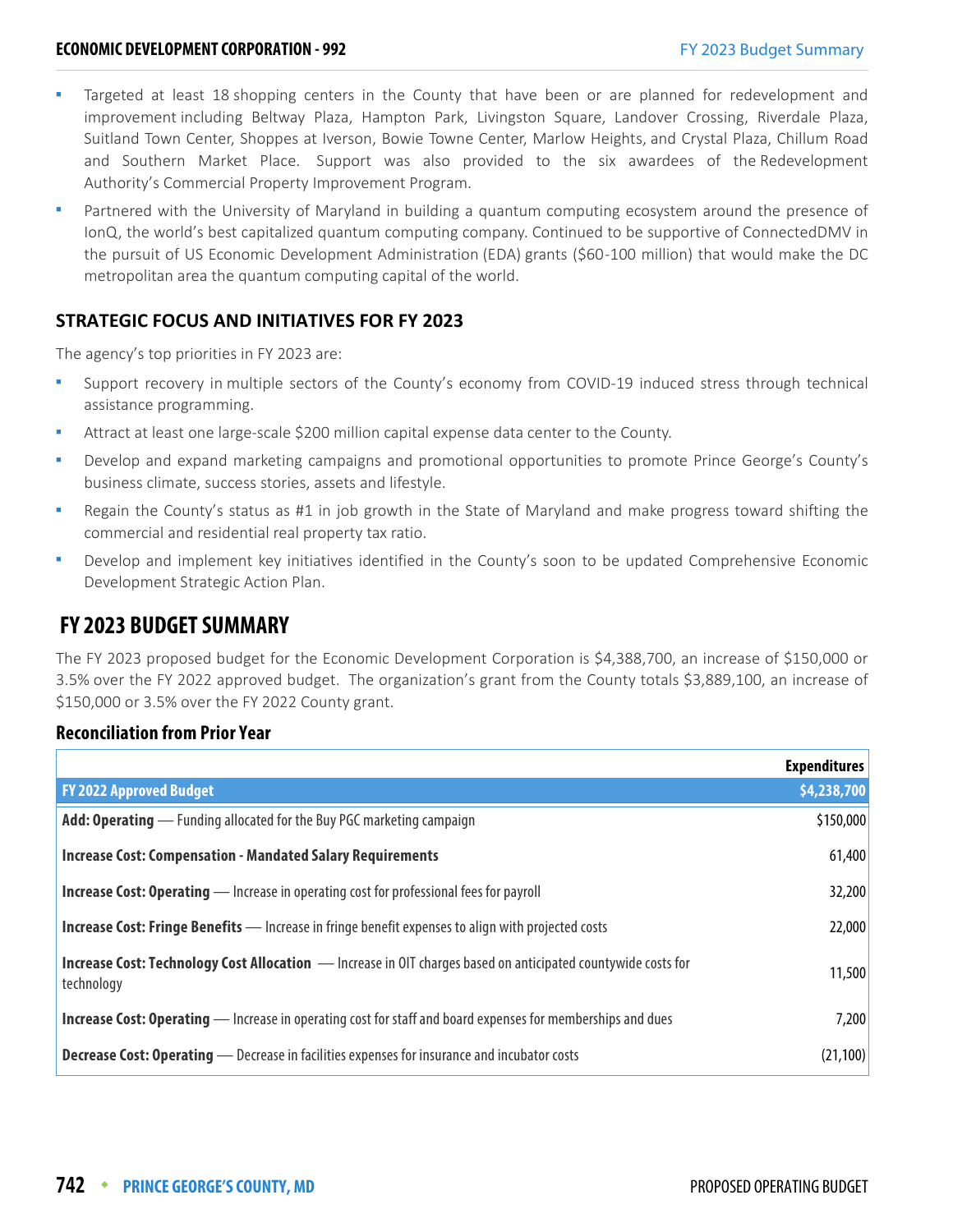# **Reconciliation from Prior Year** (continued)

|                                                                              | <b>Expenditures</b> |
|------------------------------------------------------------------------------|---------------------|
| <b>Decrease Cost: Operating</b> - Decrease in professional fees for auditing | (25,000)            |
| <b>Decrease Cost: Operating</b> — Decrease in various outreach expenses      | (88, 200)           |
| <b>FY 2023 Proposed Budget</b>                                               | \$4,388,700         |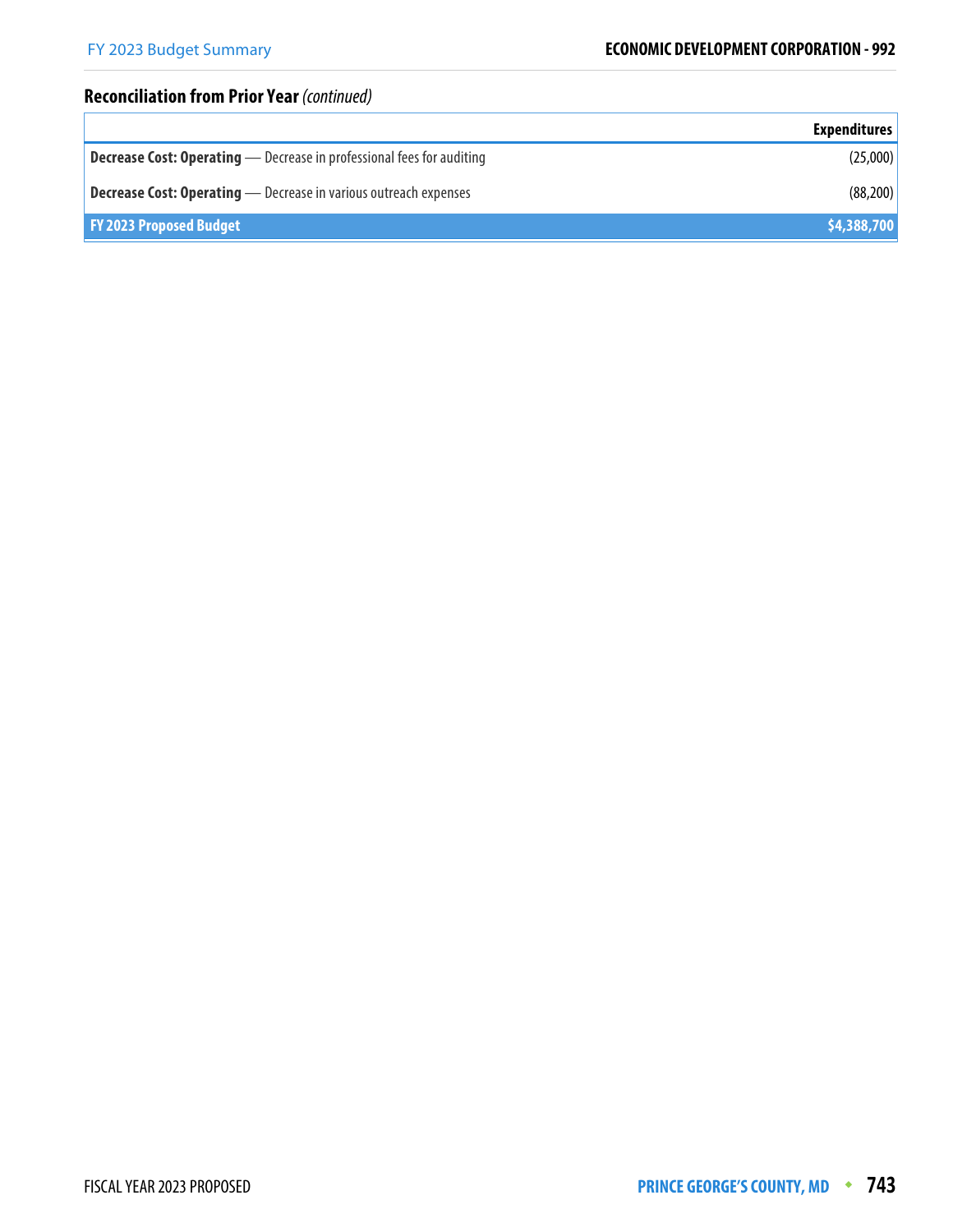## **FY 2023 OPERATING BUDGET**

#### **Revenues by Category**

|                                                                      | <b>FY 2021</b> | <b>FY 2022</b> | <b>FY 2022</b>  | <b>FY 2023</b>  | <b>Change FY22-FY23</b> |             |
|----------------------------------------------------------------------|----------------|----------------|-----------------|-----------------|-------------------------|-------------|
| Category                                                             | <b>Actual</b>  | <b>Budget</b>  | <b>Estimate</b> | <b>Proposed</b> | Amount (\$)             | Percent (%) |
| <b>County Grant</b>                                                  | \$3,997,700    | \$3,739,100    | \$3,739,100     | \$3,889,100     | \$150,000               | 4.0%        |
| <b>Enterprise Zone Grant</b>                                         | 65,000         | 65,000         | 65,000          | 65,000          |                         | $0.0\%$     |
| <b>Small Business Services Revenue</b>                               | 120            | 2,000          | 2,000           | 2,000           |                         | 0.0%        |
| <b>Incubator Revenue</b>                                             | 63,821         | 75,000         | 75,000          | 75,000          |                         | 0.0%        |
| Event/Sponsorship Revenue                                            | 29,088         | 150,000        | 150,000         | 150,000         |                         | $0.0\%$     |
| <b>Fundraising Revenue</b>                                           |                | 66,300         | 66,300          | 66,300          |                         | 0.0%        |
| <b>Economic Development Initiative</b><br>(EDI) Fund Processing Fees |                | 16,300         | 16,300          | 16,300          |                         | $0.0\%$     |
| Miscellaneous Income                                                 | 149,167        | 125,000        | 200,000         | 125,000         |                         | 0.0%        |
| <b>Total</b>                                                         | \$4,304,896    | \$4,238,700    | \$4,313,700     | \$4,388,700     | \$150,000               | 3.5%        |

### **Expenditures by Category**

|                        | <b>FY 2021</b> | <b>FY 2022</b> | <b>FY 2022</b>  | FY 2023         | <b>Change FY22-FY23</b> |             |
|------------------------|----------------|----------------|-----------------|-----------------|-------------------------|-------------|
| Category               | <b>Actual</b>  | <b>Budget</b>  | <b>Estimate</b> | <b>Proposed</b> | Amount $(5)$            | Percent (%) |
| Compensation           | \$2,181,945    | \$2,227,300    | \$2,295,900     | \$2,288,700     | \$61,400                | 2.8%        |
| <b>Fringe Benefits</b> | 613,075        | 801,900        | 826,500         | 823,900         | 22,000                  | 2.7%        |
| <b>Operating</b>       | 928,917        | 1,209,500      | 1,191,300       | 1,276,100       | 66,600                  | 5.5%        |
| <b>Total</b>           | \$3,723,937    | \$4,238,700    | \$4,313,700     | \$4,388,700     | \$150,000               | 3.5%        |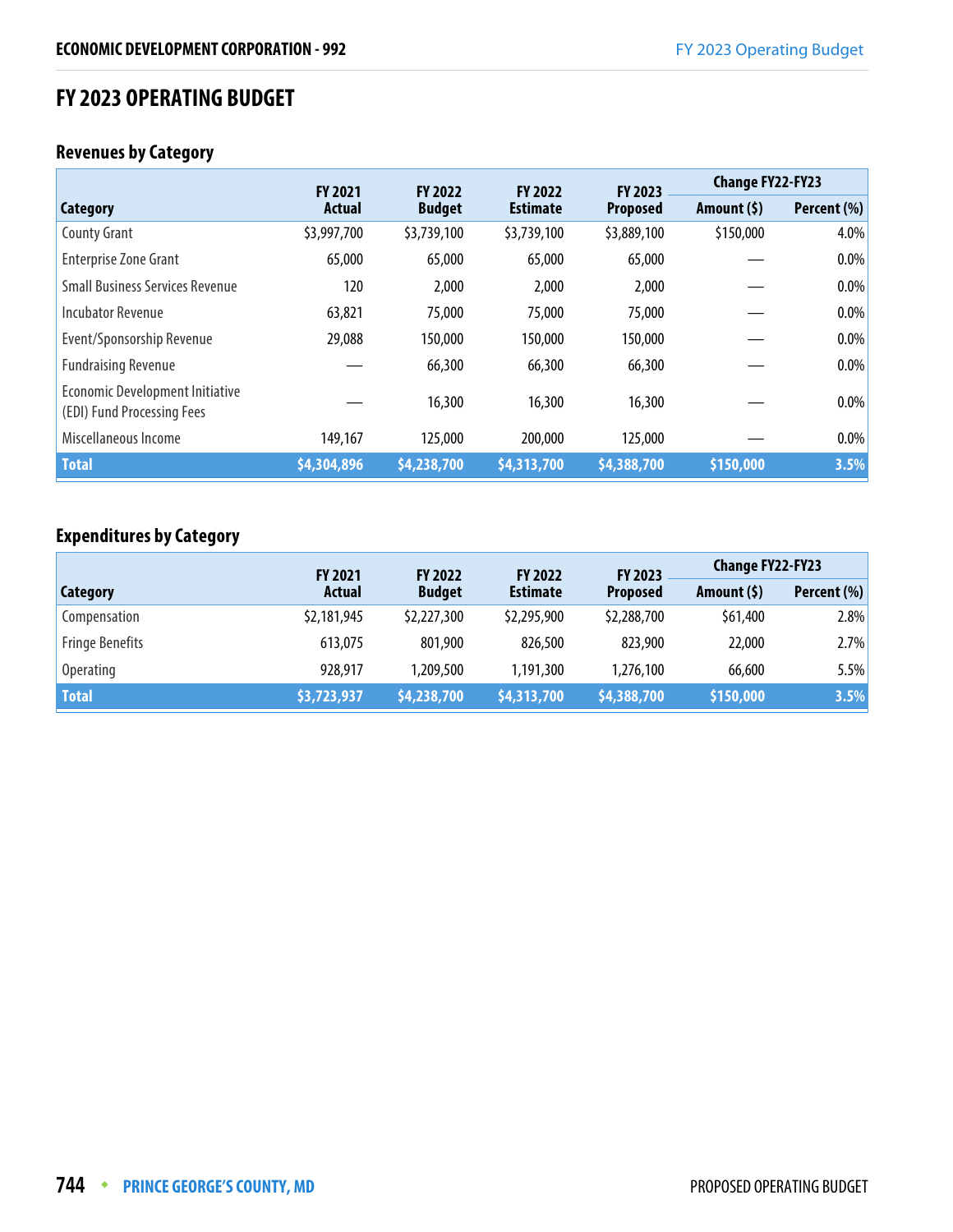# **SERVICE DELIVERY PLAN AND PERFORMANCE**

**Goal 1** — Retain and expand businesses in Prince George's County by providing market intelligence, site selection, technical assistance, permit assistance, relationship management and financial incentives.

**Objective 1.1** – Increase the number of jobs directly attracted or retained due to EDC efforts.

| <b>FY 2027</b> | <b>FY 2020</b> | <b>FY 2021</b> | <b>FY 2022</b>   | <b>FY 2023</b>   | Trend |
|----------------|----------------|----------------|------------------|------------------|-------|
| <b>Target</b>  | Actual         | Actual         | <b>Estimated</b> | <b>Projected</b> |       |
| 2.500          | 632            | 736            | 2.170            | 1.000            | m     |

#### **Trend and Analysis**

EDC will return to its "Choose Prince George's" business visitation program which focuses on business retention, expansion and attraction in targeted industry sectors. These efforts will lead to job creation and expansion of the commercial tax base. As previously noted, the COVID-19 pandemic significantly affected EDC's efforts. First, the impact of mandated shutdowns on the national, State and local economies as well as the measureable and publicized impact on commerce, unemployment and business investment. Second, the internal EDC transition of staff away from the Choose Prince George's program to the Administration's Business Recovery, Childcare Recovery and Restaurant Resiliency initiatives. Collectively, these programs distributed more than \$40 million in grants to over 1,500 County business enterprises. Additionally, the Emerge Stronger, Buy Prince George's, Pathways, and Step Forward initiatives supported the local business community and recovery efforts.

EDC will continue to work with the County and other agencies to pursue Transit Oriented Development, including the Blue Line Corridor, support infrastructure needs such as structured parking, bring business and jobs to these locations as well as grow the commercial tax base. The implementation of a new Strategic Plan for economic development will provide important direction for EDC's priorities going forward. EDC is prioritizing its data center initiative and will market the new "by right zoning" and personal property tax waiver to promote multiple sites in the County. EDC will work closely with the University of Maryland to help create a quantum computing ecosystem built around the presence of IonQ, the world's best capitalized quantum computing company. The agency's business incubator "Innovation Station" has been maintained during the COVID-19 crisis. EDC will direct resources to attract additional tenants to the co-working and virtual space.

Building on the announcements that the \$1.4 Billion Bureau of Engraving and Printing is coming to the U.S. Department of Agriculture's Beltsville Agricultural Research Center (BARC) and 1,800 jobs with the Bureau of Labor Statistics moving to Suitland, we will build on that momentum to achieve greater federal General Services Administration (GSA) leasing in the County and structure regular communications on pending Requests for Proposals (RFPs) and opportunities. In the COVID-19 economy, distribution, logistics and warehouse development has grown significantly and that industry sector will be supported. Lastly, the agency will continue to work to attract foreign direct investment opportunities and promote exporting to increase the global competitiveness, diversity and sustainability of County companies.

#### **Performance Measures**

| Measure Name                                    | <b>FY 2019</b><br>Actual | <b>FY 2020</b><br>Actual | <b>FY 2021</b><br>Actual | <b>FY 2022</b><br><b>Estimated</b> | FY 2023<br><b>Projected</b> |
|-------------------------------------------------|--------------------------|--------------------------|--------------------------|------------------------------------|-----------------------------|
| <b>Resources (Input)</b>                        |                          |                          |                          |                                    |                             |
| <b>Business development specialists</b>         |                          |                          |                          | 8                                  | 8                           |
| <b>Workload, Demand and Production (Output)</b> |                          |                          |                          |                                    |                             |
| <b>Business site evaluation visits</b>          | 634                      | 1,214                    | 1,187                    | 436                                | 1,100                       |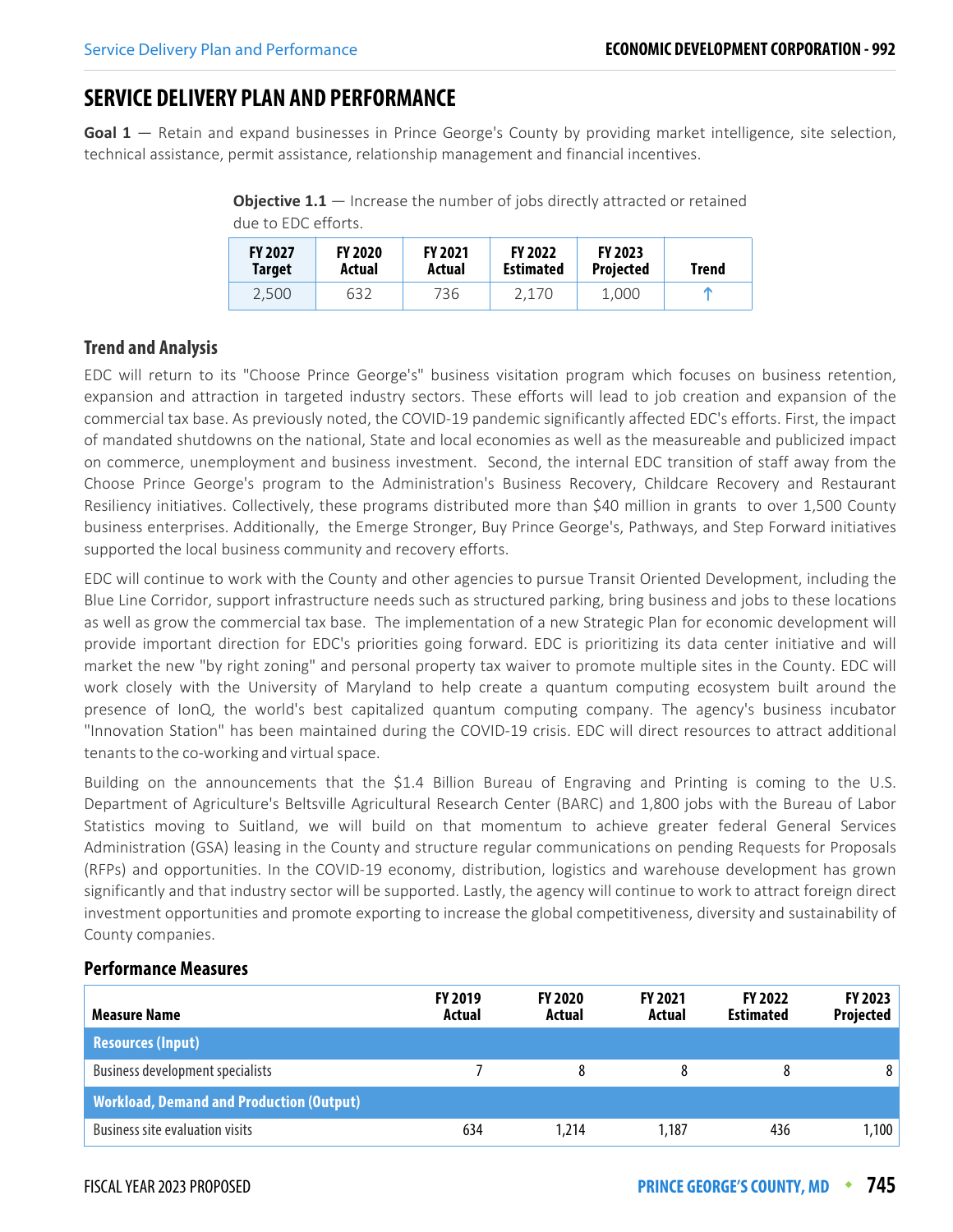#### **Performance Measures** (continued)

| <b>Measure Name</b>                                                                               | <b>FY 2019</b><br>Actual | <b>FY 2020</b><br>Actual | <b>FY 2021</b><br>Actual | <b>FY 2022</b><br><b>Estimated</b> | FY 2023<br>Projected |
|---------------------------------------------------------------------------------------------------|--------------------------|--------------------------|--------------------------|------------------------------------|----------------------|
| Marketing events and presentations                                                                | 77                       | 56                       | 64                       | 40                                 | 80                   |
| <b>Efficiency</b>                                                                                 |                          |                          |                          |                                    |                      |
| Business evaluation visits per assigned specialist                                                | 83.0                     | 156.0                    | 148.0                    | 55.0                               | 150.0                |
| Weekly visitation rate per specialist                                                             | 2                        | 3                        | 37                       | 3                                  | 3.                   |
| <b>Quality</b>                                                                                    |                          |                          |                          |                                    |                      |
| Business attraction, retention and expansion leads                                                | 1,016                    | 673                      | 1,653                    | 731                                | 1,300                |
| Prospects                                                                                         | 205                      | 306                      | 298                      | 98                                 | 200                  |
| Hard prospects                                                                                    | 97                       | 62                       | 32                       | 8                                  | 95                   |
| <b>Deals</b>                                                                                      | 25                       | 17                       | 17                       | 12                                 | 30                   |
| <b>Impact (Outcome)</b>                                                                           |                          |                          |                          |                                    |                      |
| Jobs created and/or retained as a result of business<br>attraction, retention and expansion deals | 3,360                    | 632                      | 736                      | 2,170                              | 1,000                |

**Objective 1.2** – Increase the Number of EDI Fund Awards.

| <b>FY 2027</b> | <b>FY 2020</b> | <b>FY 2021</b> | <b>FY 2022</b>   | <b>FY 2023</b>   | Trend |
|----------------|----------------|----------------|------------------|------------------|-------|
| Target         | Actual         | Actual         | <b>Estimated</b> | <b>Projected</b> |       |
| р              |                |                |                  |                  |       |

#### **Trend and Analysis**

The EDI Fund provides critically needed financial assistance to projects that would not have occurred without this public/private partnership. Sales, lease and rent disparities in Prince George's County compared to neighboring jurisdictions creates continual demand for incentives and subsidies for commercial, residential and retail development. The goal of EDC is to fully leverage the County's investment of EDI Funds with funds from the State of Maryland and the private sector, including owners' equity and bank funds. The agency strives to minimize the risks of these investments and maximize the return on investment. The EDI Fund has been recognized as one of the most important tools the County has for business development and attraction.

The EDI Fund continues to drive development and job creation in the County. It has played a critical role in enabling projects to move forward. This is a nationally recognized program and has helped the County attract and retain over 13,000 jobs and leverage over \$1.2 billion in private capital investment. The leverage of private capital to EDI Fund has been nearly 27-to-1, resulting in an increase in the commercial tax base by \$120 million. As a result of the EDI Fund, approximately \$1.8 million more in taxes is collected annually from projects that required improvements or construction. Of the jobs created and retained, 30% of the jobs were held by Prince George's County residents. The COVID-19 pandemic and resulting impact on the national, State and local economies did restrict business investment in FY 2020 and FY 2021. It is predicted to have a constraining impact on private sector investment and development for several more years. The EDI Fund is well positioned to improve investor confidence during this transitional phase of the economy.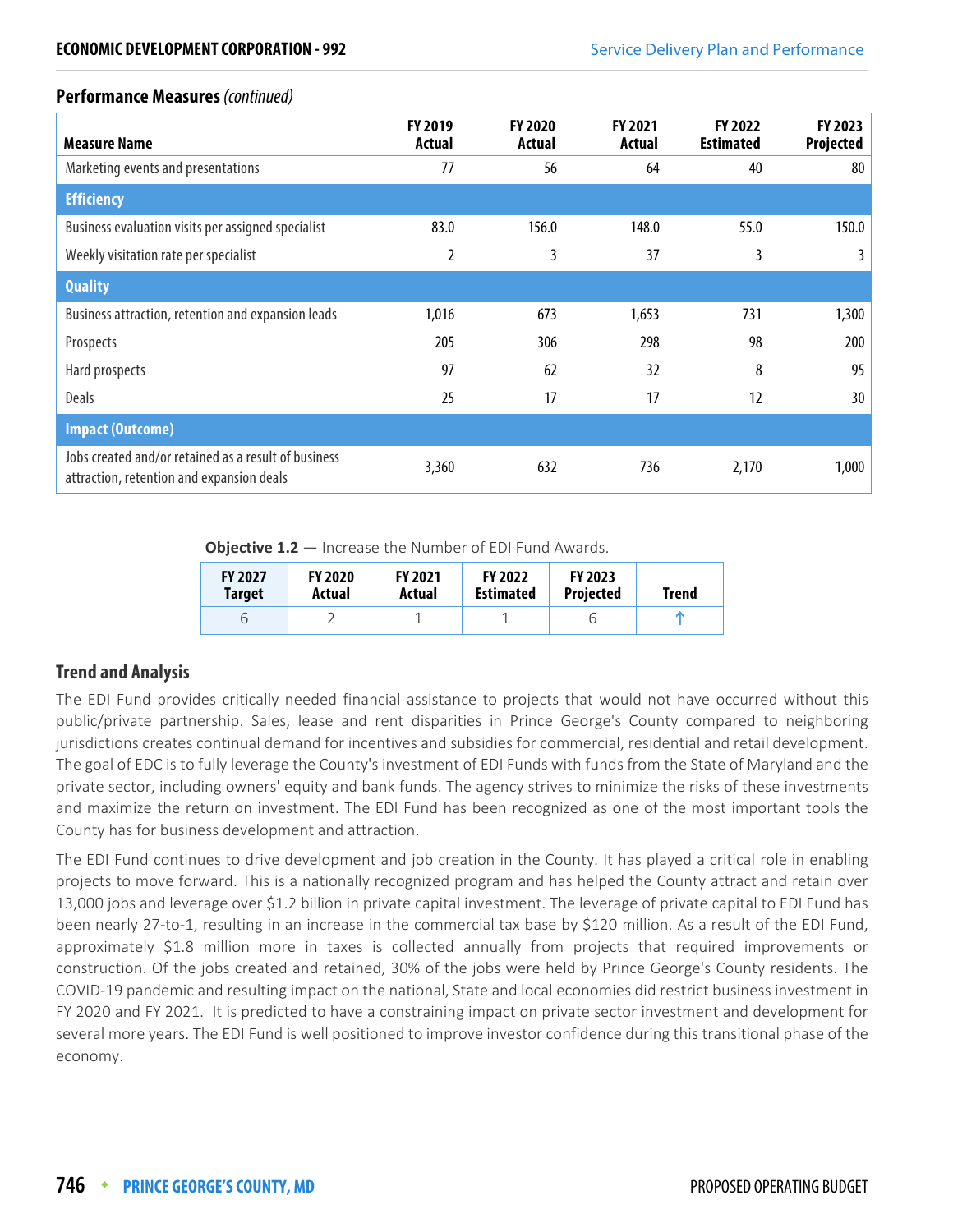### **Performance Measures**

| <b>Measure Name</b>                                                                                  | FY 2019<br><b>Actual</b> | FY 2020<br><b>Actual</b> | FY 2021<br><b>Actual</b> | FY 2022<br><b>Estimated</b> | FY 2023<br>Projected |
|------------------------------------------------------------------------------------------------------|--------------------------|--------------------------|--------------------------|-----------------------------|----------------------|
| <b>Resources (Input)</b>                                                                             |                          |                          |                          |                             |                      |
| <b>Business development specialists</b>                                                              | $\overline{7}$           | 8                        | 8                        | 8                           | 8                    |
| Business development specialists responsible for<br>managing the EDI Fund application intake process | 1                        | 1                        | 1                        | 1                           |                      |
| <b>Workload, Demand and Production (Output)</b>                                                      |                          |                          |                          |                             |                      |
| <b>Business-site evaluation visits</b>                                                               | 634                      | 1,214                    | 1,187                    | 436                         | 1,100                |
| Marketing events and presentations                                                                   | 77                       | 56                       | 40                       | 40                          | 80                   |
| <b>Efficiency</b>                                                                                    |                          |                          |                          |                             |                      |
| Business evaluation visits per assigned specialist                                                   | 634.0                    | 156.0                    | 148.0                    | 55.0                        | 150.0                |
| Weekly visitation rate per specialist                                                                | $\overline{2}$           | 3                        | 3                        | 3                           | 3                    |
| <b>Quality</b>                                                                                       |                          |                          |                          |                             |                      |
| New EDI Fund leads from marketing events and<br>presentations                                        | 48                       | 13                       | 20                       | 8                           | 50                   |
| EDI Fund applications sent to FSC for further<br>processing                                          | 5                        | 3                        | $\overline{7}$           | $\overline{2}$              | 5                    |
| Non-EDI Fund applications sent to Financial Services<br>Corporation (FSC) for further processing     | 16                       | 7                        | 10                       | 3                           | 25                   |
| EDI Fund-related jobs attracted, created or retained                                                 | 793                      | 157                      | 335                      | 0                           | 500                  |
| <b>Impact (Outcome)</b>                                                                              |                          |                          |                          |                             |                      |
| <b>EDI Fund awards</b>                                                                               | 6                        | $\overline{2}$           | 1                        | 1                           | 6                    |
| New candidates who complete EDI Fund application<br>process                                          | 10                       | 1                        | 6                        | 10                          | 10                   |
| New candidates who complete EDI Fund application<br>process                                          | 21%                      | 1%                       | 30%                      | 25%                         | 20%                  |